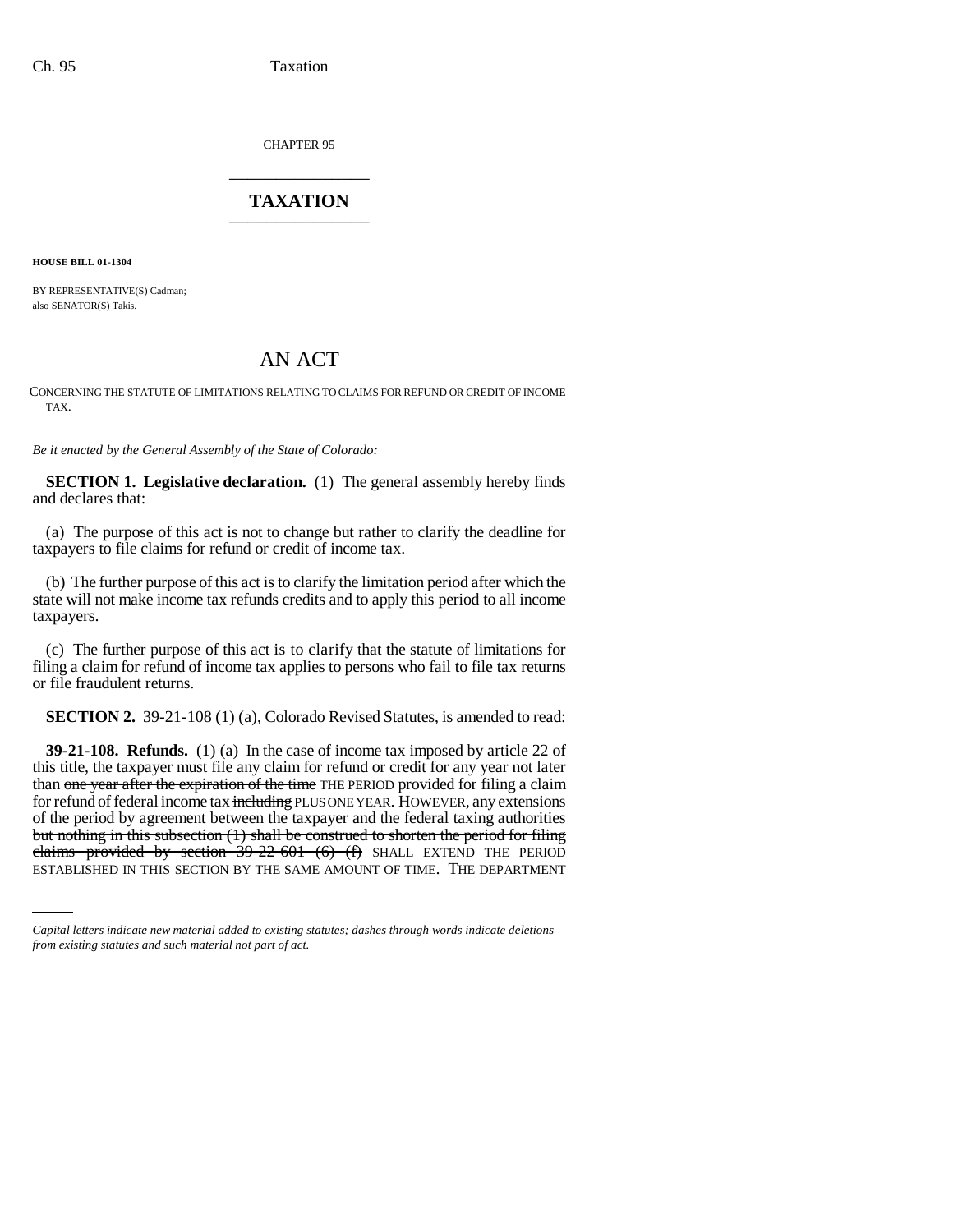### Taxation Ch. 95

SHALL NOT PAY ANY REFUND FOR WHICH THE CLAIM IS FILED LATER THAN THE PERIOD PROVIDED FOR THE PAYMENT OF A REFUND OF FEDERAL INCOME TAX PLUS ONE YEAR. HOWEVER, NO REFUND OR CREDIT OF INCOME TAX SHALL BE MADE TO ANY TAXPAYER WHO FAILS TO FILE A RETURN PURSUANT TO SECTION 39-22-601 WITHIN FOUR YEARS FROM THE DATE THE RETURN WAS REQUIRED TO BE FILED. EXCEPT IN THE CASE OF FAILURE TO FILE A RETURN OR THE FILING OF A FALSE OR FRAUDULENT RETURN WITH INTENT TO EVADE TAX AND OTHERWISE NOTWITHSTANDING ANY PROVISION OF LAW, THE STATUTE OF LIMITATIONS RELATING TO CLAIMS FOR REFUND OR CREDIT FOR ANY YEAR SHALL NOT EXPIRE PRIOR TO THE EXPIRATION OF THE TIME WITHIN WHICH A DEFICIENCY FOR SUCH YEAR COULD BE ASSESSED. In the case of the charge on oil and gas production imposed by article 60 of title 34, C.R.S., and the passenger-mile tax imposed by article 3 of title 42, C.R.S., or the severance tax imposed by article 29 of this title, the taxpayer must SHALL file any claim for refund or credit for any period not later than three years after the date of payment. Claims for refund of other taxes covered by this article shall be made within the time limits expressly provided for the specific taxes involved. No suit for refund may be commenced before the expiration of six months after the date of filing the claim for refund required under this section unless the executive director of the department of revenue renders a decision thereon within that time, nor after the expiration of two years after the date of mailing, by first-class mail as set forth in section 39-21-105.5, by the executive director to the taxpayer of a notice of disallowance of the part of the claim to which the suit relates. The said two-year period shall be extended for the period as may be agreed upon in writing between the taxpayer and the executive director. This subsection (1) shall not apply to sales and use taxes.

**SECTION 3. Repeal.** 39-22-601 (6) (f), Colorado Revised Statutes, is repealed as follows:

**39-22-601. Returns.** (6) (f) Notwithstanding any provision of law, the statute of limitations relating to claims for refund or credit for any year shall not expire prior to the expiration of the time within which a deficiency for such year could be assessed.

**SECTION 4.** 39-22-604 (10), Colorado Revised Statutes, is amended to read:

**39-22-604. Withholding tax - requirement to withhold - tax lien - exemption from lien.** (10) No refund shall be made to any employee who fails to file a return as required by this section within four years from the date the return was required to be filed and against which the tax withheld might have been credited. In the event the excess tax deducted and withheld is one dollar or less, no refund shall be made, unless a specific claim for refund is filed by the taxpayer at the time the return is filed. The excess, subject to being refunded, shall in no event and under no condition be allowed as a credit against any tax accruing on a return filed for a year subsequent to the year during which the wages were received, and can only be credited against a tax accruing upon a return of wages from which such excess was deducted and withheld.